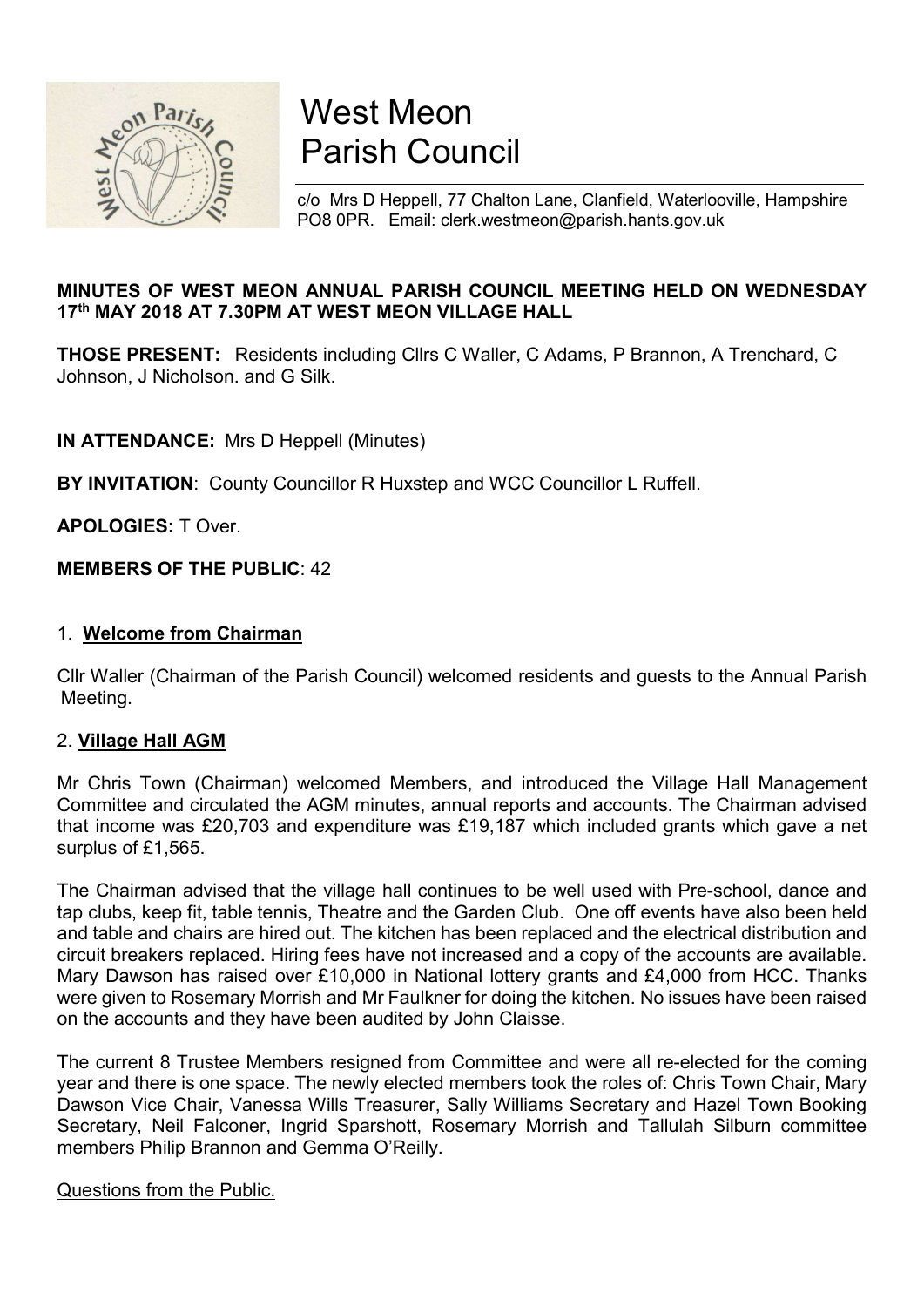A parishioner asked about solar panels for the village hall and the Chairman advised that this was looked at a couple of years earlier at a cost of £15,200 and at the time it was agreed to repair the inside facilities first, which included the kitchen and toilets. Mr Town advised that this could be looked at again, but would depend on costs.

## 3. Minutes of the Annual Parish Meeting held on 26<sup>th</sup>April 2017

Cllr Waller circulated the 26<sup>th</sup> April 2017 minutes and these minutes were accepted and approved.

# 4. Report from Cllr Waller, Chairman of West Meon Parish Council (WMPC)

The Chairman advised that last twelve months have been a most productive time for the WMPC. The Chairman reported that the Parish Council were 8 in numbers and they are seeking another Parish Councillor. The Chairman thanked his fellow Councillors and their Clerk for their commitment and hard work, also the work of the maintenance team of Mac Edwards and Dayle Westwood and Martin Cowell for footpaths. He gave thanks to both Roger Huxstep Hampshire County Councillor and Laurence Ruffell, Winchester City Councillor for their support this year and the Lengthsman scheme

The Parish Council set a reasonable and responsible precept again this year. WMPC are continuing to improve their communications through revisions to the website, ensuring detail in our reports in the Parish News and the Listening Post which is held in the West Meon café. The Parish Council also regularly and thoughtfully post on 'We Are West Meon' Facebook site. Cllr Waller reminded parishioners that the noticeboard is available for village enterprise notices too, as does the website. In the last twelve months the Parish Council has:

\* Continued to liaise with the Police, PCC and MP and Meon valley parish councils over motor biking, road safety and the A32/A272-despite the setbacks over the installation of average speed cameras with the appointment of the new PCC and helped initiate CANS

- \* Strongly supported the community shop and its management committee
- \* Purchased new lights for the High Street and house brackets for Christmas trees
- \* Mounted a campaign to reduce dog fouling, including producing new signs for summer 2018
- \* Made grants to and supported a whole range of village institutions and enterprises
- \* Continued to promote the re-development of West Meon old station as the Meon Valley Trail head and the establishment of a nature reserve within station yard.
- \* Improved our management of finances at WMPC
- \* Drafted the revised VDS and Landscape Character assessment for consultation
- \* Continued to improve the facilities at the recreation ground, including the new table tennis table

The Chairman reported that many more mundane matters have also occupied the Parish Council over the past year. West Meon still struggle with car parking in the High Street, and the Parish Council worry about the sustainability of our village shops and clubs and how to recruit younger parishioners into parish institutions going forward, including this Parish Council. Currently the Parish Council are seeking a new member of WMPC and those interested should contact the Clerk.

One of the major concerns that will challenge the Parish Council and the community going forward, is the writing of the revised Village Design Statement and Landscape Character Assessment and responding to the changing impact of planning applications and decisions on the village. Cllr Waller advised that we need to consider how we wish to protect, enhance and conserve that which is valued in the village. Decisions need to reflect the changing demands of society and to ensure that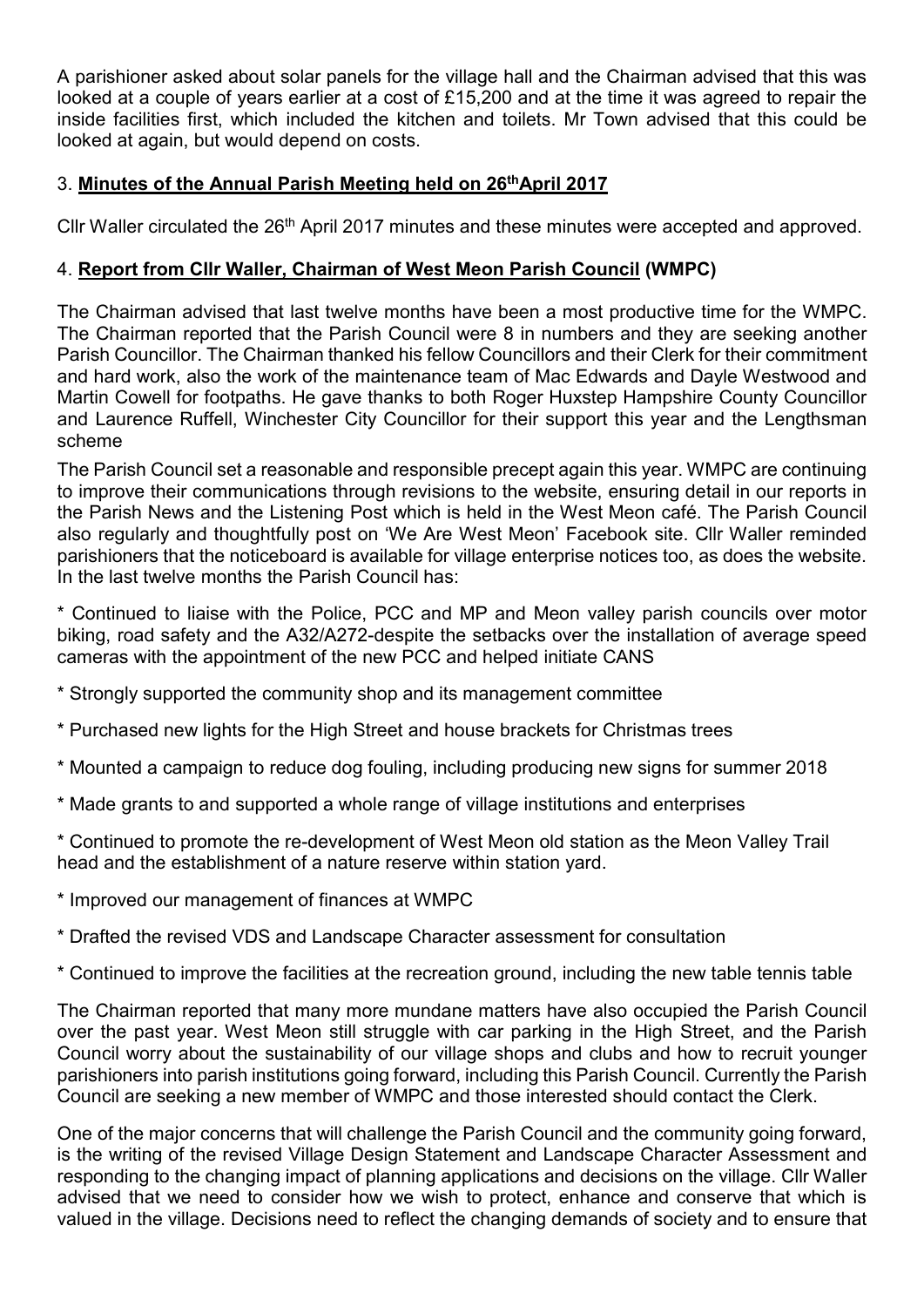West Meon remains a vital and living community that fits sympathetically into its precious and fragile yet working environment. He advised that whole community must be involved in forthcoming discussions about how we want the village to evolve in the coming decades, starting tonight at this Annual Parish Meeting.

He advised there are many challenges ahead, especially as the local environment changes including impacts from neighbouring communities. The Chairman advised that having a strong Parish Council is a sign of a strong and successful community and that the ambition is to ensure that we continue to have both.

## 5. County Councillor R Huxstep (Hampshire County Council)

Cllr Huxstep advised Hampshire County Council is proposing to change its short break activity programme and is seeking the views of users. The closing date is 3rd June for the consultation to be found on the HCC website.

The Chairman thanked Cllr Huxstep for his report and assistance over the past year.

6. Written reports were circulated and received from Cllr Mr R Huxstep, Hampshire County Council, Winchester City Council and Hampshire Police and Communities Against Noise (CANS). The West Meon Village Design Statement and Landscape Character Assessment-consultation activity

#### 7. Public session

The West Meon Village Design Statement and Landscape Character Assessment-consultation activity 'Opinion Finders'. Cllr Waller introduced an opinion finders questionnaire with the assistance of Mr Stewart on the Village Design Statement. Parishioners were grouped into discussion tables to record their thoughts on the VDS. Cllr Waller advised that the public participation session would use their comments and ideas in the assessment of the VDS

Cllr Waller thanked Cllr Huxstep, Cllr Ruffell and Sgt Gilmore for their reports and parishioners for attending.

There being no further matters for discussion, Cllr Waller thanked everyone and the meeting closed at 9.00 pm.

…………………………………

Chairman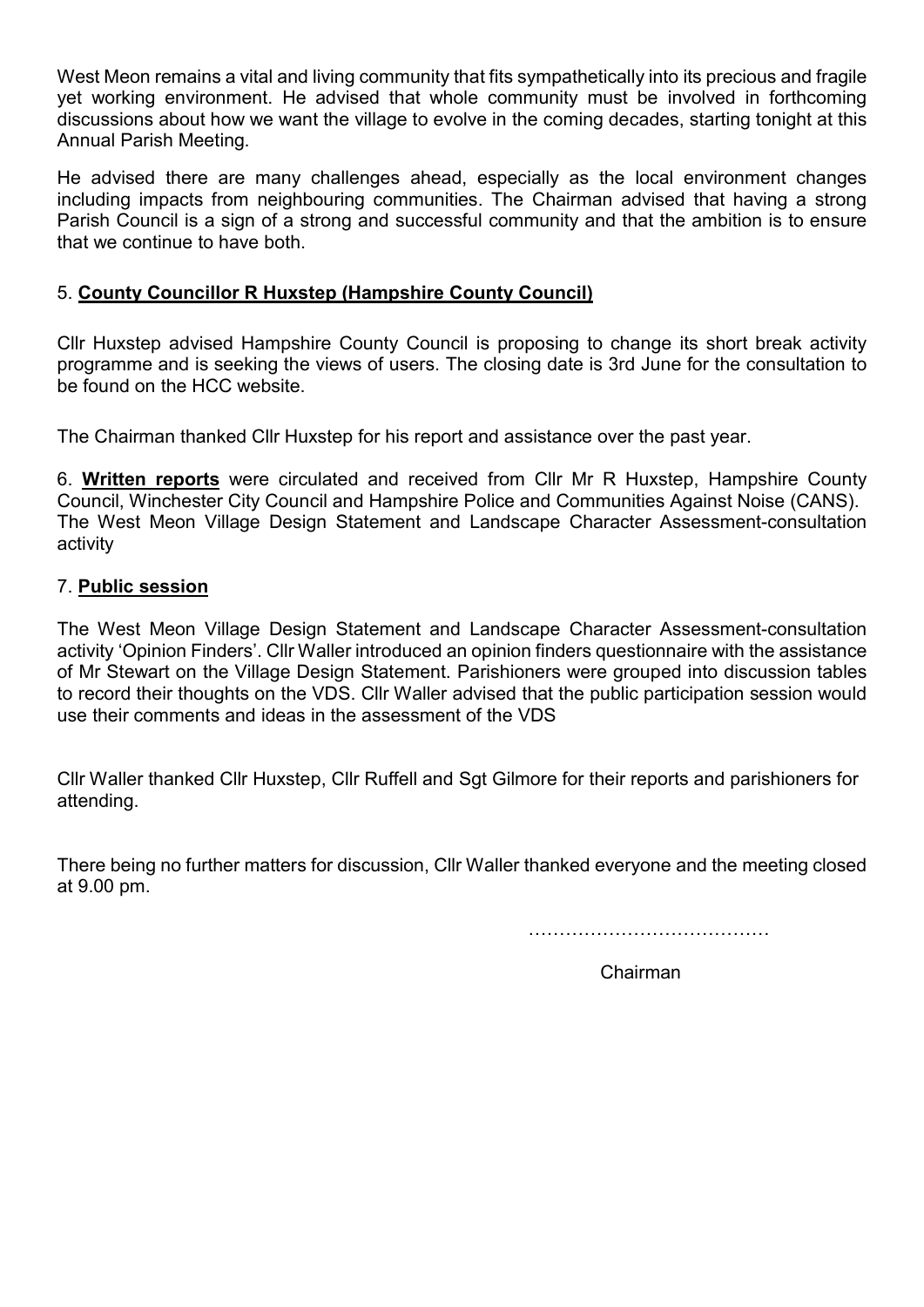# Appendix A

## Hampshire County Council (HCC) Meon Valley Division County Councillor Roger Huxstep's Annual Report 2017-18 for West Meon Parish Council County Council's 2017 AGM

Last May, the council welcomed Councillor Graham Burgess as our incoming Chairman. His theme for this municipal year is the armed forces and veterans of Hampshire. Hampshire has the largest number of serving members of the armed forces, as well as veterans. He hoped to raise their profile at every opportunity in what they do and what they have achieved. Councillor Elaine Still, county councillor for the Loddon division, was appointed Vice-chairman of HCC and will take up the chairmanship on 18th May.

Also, the 4-yearly county council election took place. The make-up of the council changed significantly with all 10 UKIP councillors losing their seats. As a result, the Conservative group increased from 45 to 56 members. The Liberal Democrats numbered 19, having gained 2 seats. Labour lost 2 seats and now have 2 members. The Independents went from 2 to 1. Councillor Roy Perry was re-elected as Leader of the Council.

#### General Election 2017

The county elections gave way to the snap general election, the turbulence of which remains with us to date in the wake of the Brexit referendum. Seventeen of the 19 parliamentary constituencies in geographic Hampshire, therefore including Portsmouth and Southampton returned Conservatives. Of these, one is a secretary of state, 4 are ministers, 2 are chairmen of parliamentary select committees and 1 is parliamentary private secretary to the Prime Minister. Furthermore, Alan Mak, MP for Havant formed the All Party Parliamentary Group for Hampshire to include the Isle of Wight. Its chairman is Ranil Jayawardena MP for North East Hampshire. HCC provides the secretariat for the group. With this parliamentary group and the bevy of Hampshire MPs in government the county council is well placed politically, to lobby on issues affecting our region as well as national interests.

#### Brexit

Brexit has been prominent in government business and therefore devolution has slipped down the agenda but not forgotten. The county council is still intent on keeping Hampshire together. The Secretary of State for Housing, Communities & Local Government, Sajid Javid has given assurances that no re-organisation of local government in Hampshire would take place without the agreement of HCC.

County Council's 2018/2019 Revenue & Capital Budget.

The councils budget setting for 2018/19 has been a big issue for officers and members to grapple with; given the £140m that had to be saved to balance the budget. Savings proposals in the autumn led the Cabinet to explore further, all viable options to revise the budgeting for community transport, school crossing patrols and household waste recycling centres. Alternative proposals were identified and with additional council tax flexibility the savings attached to the above services were withdrawn and allowed a £2m reduction in the bus subsidies saving.

The council tax requirement for the County Council for this financial year beginning 1st April 2018 is £608,175,704.00. This results in a Band D property's county council tax for this year of £1,200.96. This is an increase of 5.99% on the last financial year's tax. It comprises the new referendum threshold of 2.99% and 3% which is specifically for adults' social care. You may recall that the council froze council tax at its 2010/11 level for the following 5 financial years but for 2016/17 the government discontinued the council tax freeze grant on the assumption that councils would apply the 1.99% increase they were allowed to do, without a referendum. For the last financial year, 2017/18, as indicated above an extra 3% was allowed, to be ring-fenced for adult social care costs so the increase then was 4.99%. Had the 2010/11 council tax been raised in line with the RPI on a yearly basis, then for this year it would now be set at £1295.48, an extra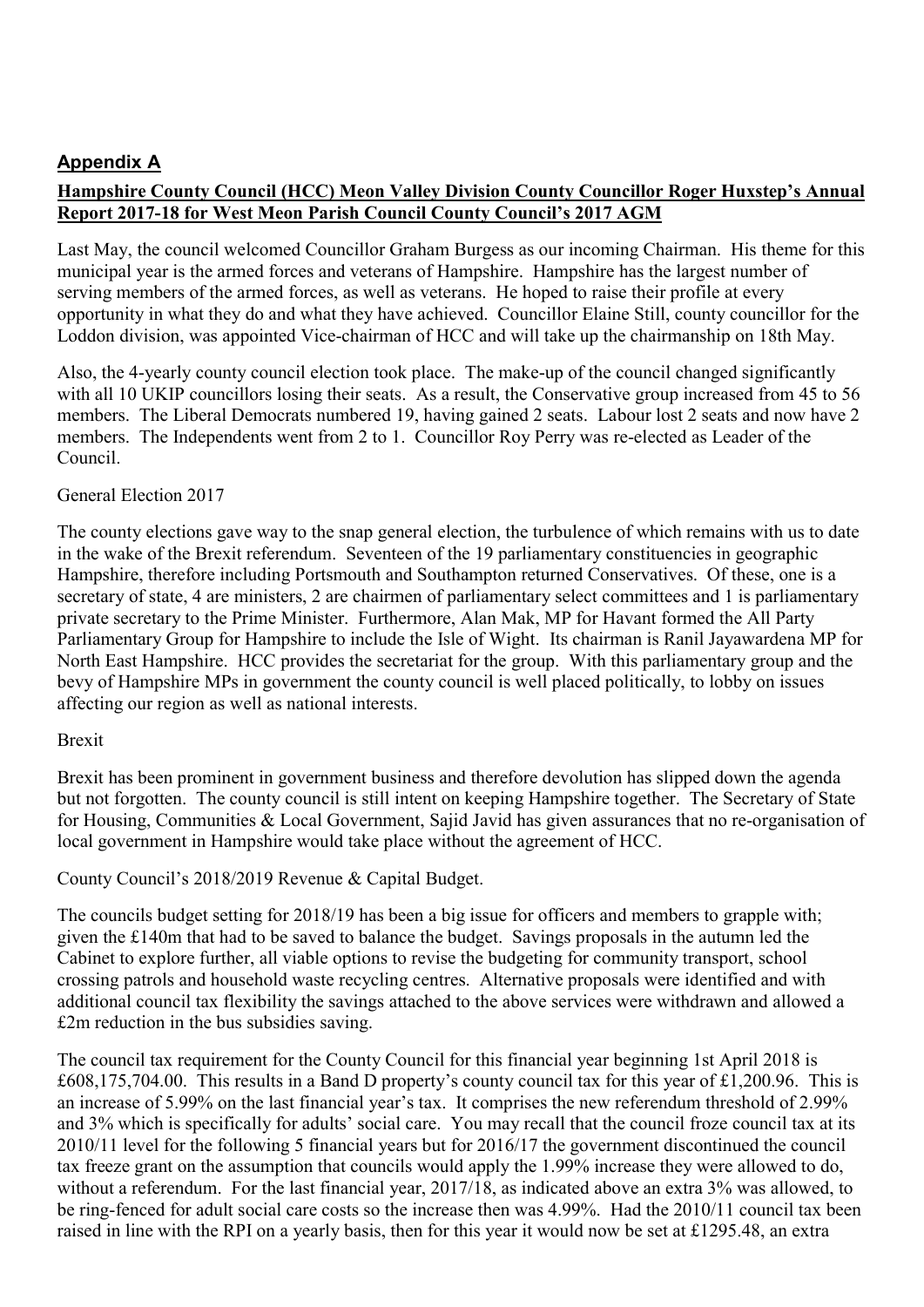£94.52. If in addition, if the 1.99% increase had been applied over the same period, including the extra 5.99% for this financial year, 2018/19 the Band D tax would have risen to £1352.47, an extra £151.51. So, although council tax this year has increased, the tax it is well below that which would have been expected had inflation been applied and the council exercised its permissible 1.99% rise annually.

So, the budget is not only balanced but is to provide for the increase in demand for our services. To meet the continuing increase in demand for services, we need to improve what we do and to utilise capital schemes to help reduce revenue expenditure as far as possible. The increased demand in adult social care means more residents being looked after in their own homes, and in our residences. Recently we have committed another £26 million to provide 90 more units for adults with learning disabilities in Basingstoke, New Milton, Aldershot, Eastleigh and Fareham and the first of these comes on stream shortly. There is an increased demand for children's services, apart from the 18,000 more school places needed, with more looked after children being cared for and an increase in asylum seekers. Some children need a safer place, those with severe learning difficulties can find a haven in the purpose-built houses we have made for them. Those who need family intervention will be helped by the increase in children's social workers that we are budgeting for - more social workers for children, not fewer. In 2016/17 it was met by increasing their budget by £9.5 million to allow also for the increased demand for Home-to-School Transport. A oneoff amount of £7.6 million was needed for 2017/18.

We have used our capital programme to increase investment in libraries, country parks, and outdoor centres. Some £17 million thus far has been committed. This will improve the visitor experience and bring in more income, making them self-sustaining instead of being a revenue cost.

In the Highways Department, we now receive over 100,000 enquiries per year. That is ongoing, so we need more, not fewer, electronic methods of dealing with it. And, as housing and population increases, waste disposal is increasing too. So, we need to recycle more, and it is important to fund the Household Waste Recycling Centres, not to reduce their capacity. We have revised the PFI financing on our street lighting contract, so that over £1 million per year in savings has been produced for the Highways Department thus reducing the need to find savings in waste recycling centres.

A review of our longer-term future capital needs noted the urgency for several schemes to be added to our capital programme. The longer-term requirement is assessed as some £440 million. £218 million for Invest-to-Save Schemes, £133 million for stand-alone schemes and some £55 million for the Schools Programme. The Invest-to-Save Schemes are part of a very clear strategy to produce short stay hubs for Adult Social Care for re-abling clients before they return to their own homes. We shall remodel much of our nursing and residential estate to cater for increasing instances of dementia. The stand-alone schemes involve a number of infrastructure additions, for example an enhanced material's recovery facility. They must be based on a beneficial business case, as must each of the Invest-to-Save Schemes and those business cases will be forthcoming in due course.

Our innovative investment in energy saving projects has already saved £29 million and will reduce our targeted carbon levels by nearly 40% now, not in 2025 as we originally envisaged. So, we are setting a new target of 50% by 2025 which we would raise to 55% if it proves feasible to replace all our street lamps with LED lights. And, we are working on that possibility. We are leading the way in providing for electric car charging points. We are ourselves now owners, and we shall save more than £200,000 per year on fuel costs for the investment of an extra £1million in electric cars over diesel. We are investigating Battery Storage technology to reduce further our energy bills as well as help with carbon reductions for a better environment. Although we have taken advantage of the cost benefits of photo-voltaic technology, we are mindful that the Energy Performance Projects relating to our buildings provide a 7-times better return on investment, so we continue to concentrate on that.

#### Conclusion

Hampshire County Council, for this financial year end levies the second lowest council tax in the country after Somerset; with a balanced budget, while striving to become ever more efficient and effective at delivering good services.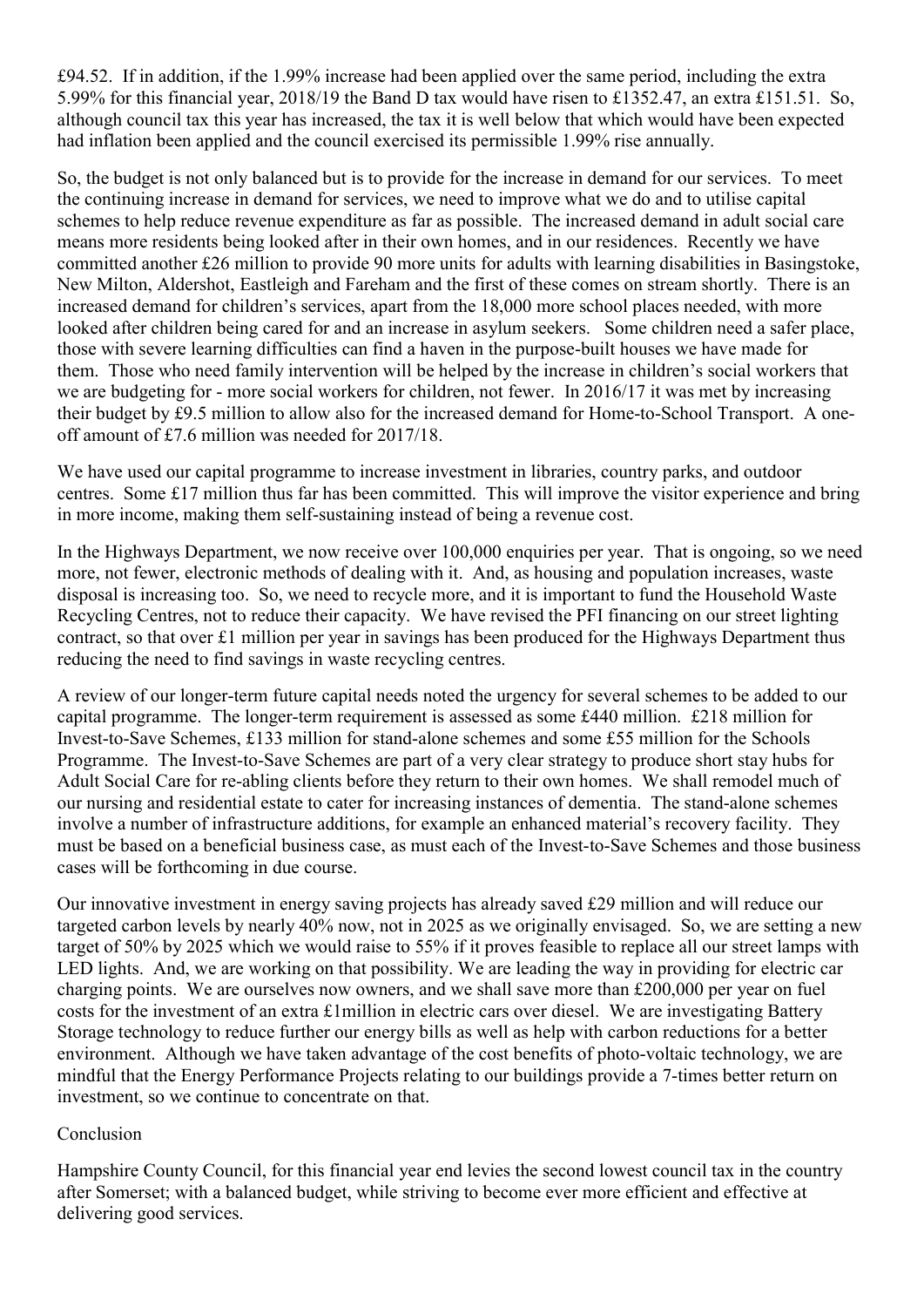Cllr Roger Huxstep Member for Meon Valley Division Hampshire County Council

17th May 2018

## Appendix B

City Councillor L Ruffell

## June Report

#### Winchester City Council launches 'paperless' system for councillors

Winchester City Council is preparing to roll out a new 'paperless' system to all its councillors at the beginning of June.

The system, which has been piloted for a month will mean that they will no longer need to print and carry lengthy reports and documents and will manage their drop-in sessions, appointments and correspondence using tablets instead.

The move - which is in line with the Council's evolving Digital Approach to doing business - will also make it easier for members of the public to access meeting agendas, reports and minutes, by simply downloading the ModernGov app on their phone or tablet. This technology will enable members to keep track of council meetings and decisions from across the District. The roll out will also save on the production of significant quantities of paper and effect a financial saving to taxpayers through the reduction printing and postage costs.

By introducing a paperless system to our councillors we aim to make them more accessible to their constituents and give them the opportunity to respond to residents enquiries quicker. Apart from the obvious democratic advantages of this, we hope it will also help us to improve our costs and reduce our environmental footprint by reducing the vast amount of printing which is required for every council meeting.

Working closely with the local community and our appointed architects, the Council has now developed an overall vision for the Sport and Leisure Park at Bar End, along with concept designs for the new Leisure Centre.

The designs are now being further developed with a view to embarking upon the planning permission process later this year.

An additional process is underway to select a contractor to build the new Leisure Centre and we are also looking to implement a procurement process to appoint the operator of the Centre...

## A major Winchester City Council housing scheme has been given a £3.2m government cash injection.

Homes England has approved the windfall, which will boost the council's £16m plan for 76 homes at The Valley in Stanmore. It also comes after the council joined the Wayfarer Consortium – a move that gives it more access to government money to build affordable housing. This government money is most welcome, makes The Valley scheme financially viable and means the council can build much needed homes for local people. It also shows that being part of the Wayfarer Consortium is already bearing fruit and the strategy to fund our ambitious target of building 600 new homes by 2020 is really working. Work on The Valley is due to start next year.

#### Small Grants – up to £500 - now OPEN - Deadline: noon 15 June

Grants of up to £500 are available to not-for-profit and voluntary organisations in the district to support their work. This grant stream is for one off activities or pieces of equipment. You may wish to apply for a health related activity, a new/additional piece of equipment for a sports club, promotional material for an arts event/project, or a community activity. We are encouraging applicants to apply for a Small Grant for local community events or celebrations of the Armistice Day Centenary Anniversary on 11 November 2018.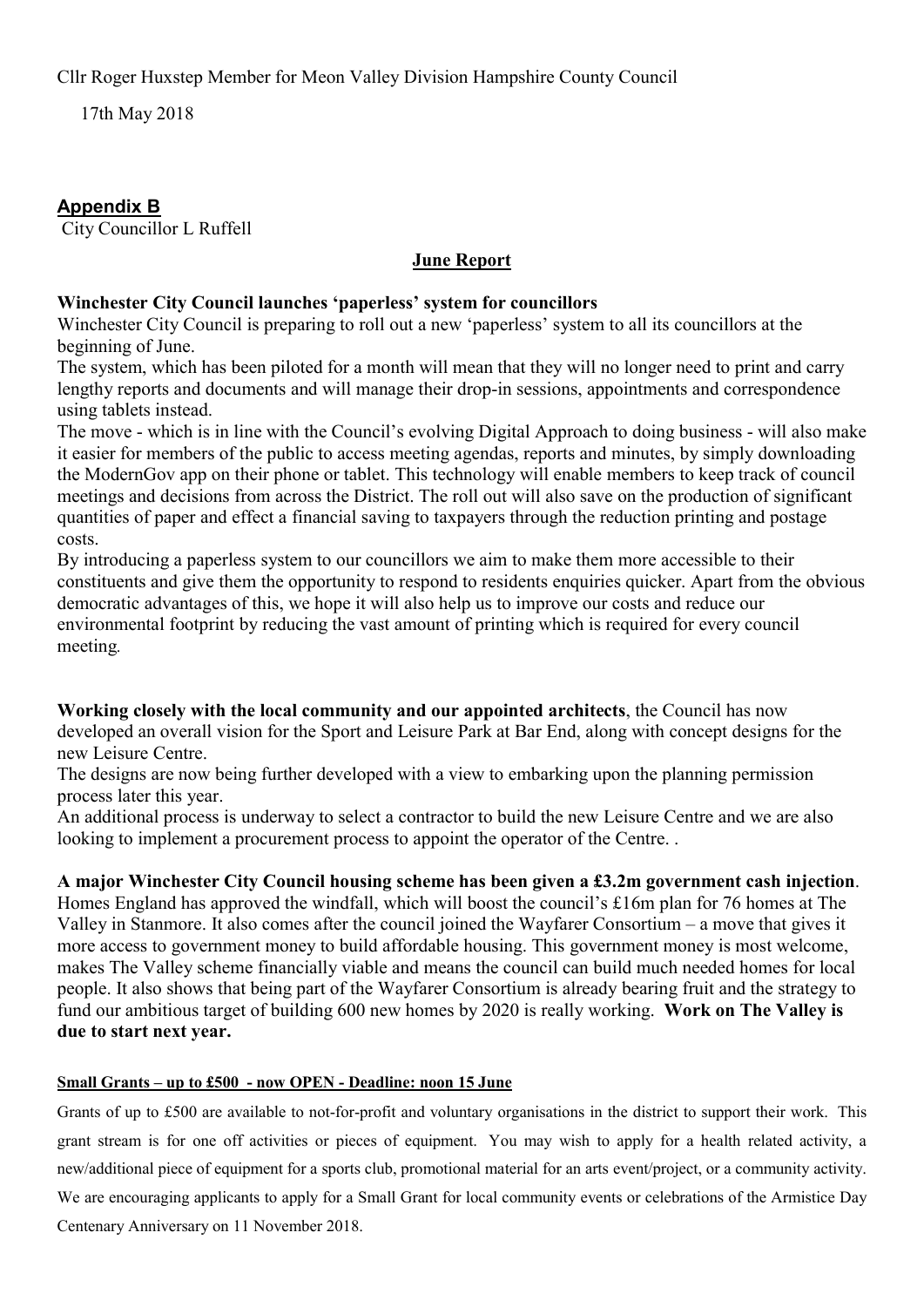#### Small Project Grant Scheme – Up to £3000 - now OPEN - Deadline: noon 15 June

For grants towards the cost of one-off projects, specialised equipment, start ups and improvements or construction of facilities. Replacement, maintenance or like-for-like items are not funded under this scheme as they are deemed a core running cost. Applications can be made for up to £3,000. Please note that applicants must secure a minimum of 25% of the total project cost from their own resources. It is anticipated that this will include a mix of the organisation's own funding; fundraising proceeds; other grants; a contribution from the Parish Council/Meeting or Town Forum as appropriate etc.

Applicants must provide a statement of support for their project from their Parish Council/Meeting or Ward Member. You can find out who your local Ward Member on our website: http://www.winchester.gov.uk/elections/ward-map To find out how to apply, visit: http://www.winchester.gov.uk/grants/small-project-grant-scheme For further information contact:  $\Box$  please contact:

Melissa Fletcher, Funding & Development Officer, Tuesday-Thursday 01962 848 492, mfletcher@winchester.gov.uk

National Park Authority workshops – June 2018 The South Downs National Park Authority (NPA) are holding a series of workshops across the National Park in June 2018, this year the workshops will include presentations on the following topics

- 1. Whole Estate Plans<br>2. Highways and Road
- 2. Highways and Roads
- 3. Dark Night Skies

In addition SDNPA officers will give a brief update on current SDNPA projects. Following the presentations there will be an opportunity for delegates to speak to the presenters as they will be available in the main hall of the venues to answer questions or provide more information.

There will be three NPA workshops, one for each county within the South Downs National Park. An agenda will be sent out before the meetings. The dates, time and venues are as follows:

- 06 June 2018 West Sussex Parishes Workshop, Memorial Hall, South Downs Centre, Midhurst: 18:30 – 21:00
- 12 June 2018 Hampshire Parishes Workshop, 18.30 21:00 (venue to be confirmed)
- $\bullet$  19 June 2018 East Sussex Parishes Workshop, Iford Village Hall, Iford: 18:30 21:00

#### Cllr Laurence Ruffell

#### Appendix C

## POLICE REPORT – WEST MEON ANNUAL PARISH MEETING

The last twelve months have seen a period of relative stability on the neighbourhood police team based at Bishops Waltham. Under the continued leadership of Police Sergeant Stuart Gilmour, Police Community Support Officer Owen Reeves has remained the constant presence for West Meon and the Upper Meon Valley part of the district, which also includes the villages of Warnford, Exton, Corhampton, Hambledon and Droxford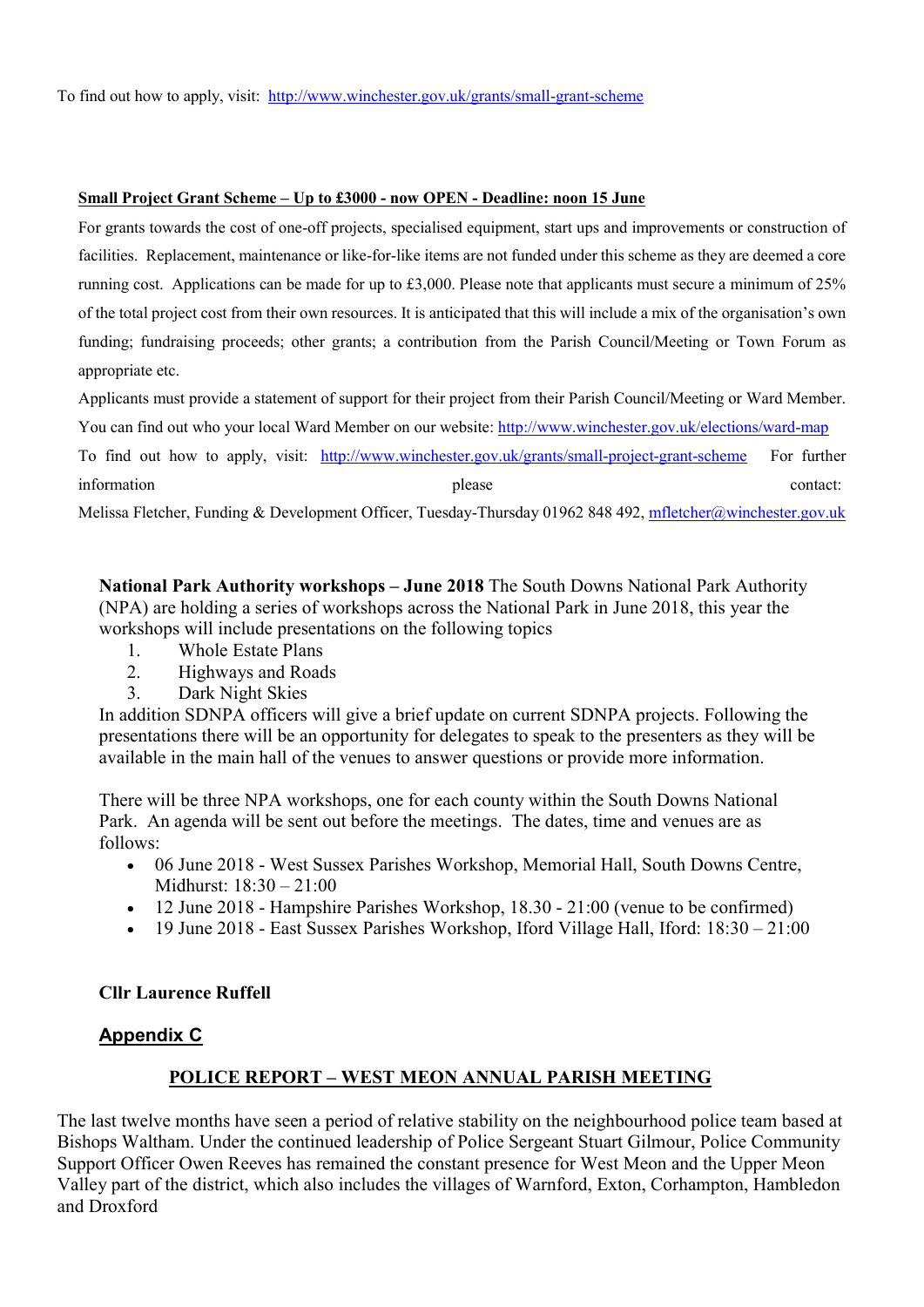A positive message this year is that the future of the police station at Bishops Waltham has recently been secured. Since a major re-organisation in 2015 Hampshire Constabulary have undertaken a significant review of not only our people but our estate as well. Many neighbourhood teams are no longer operating from police buildings but shared facilities with assorted partners. The police station at Bishops Waltham has been part of that ongoing review but not only has the presence of the police station in Bishops Waltham been assured, there will also be an increase of staff permanently allocated to the location with a small team of three Countrywatch officers moving into the building during the next couple of weeks. The expertise of rural matters that these colleagues have will provide a real opportunity for continued learning and a sharing of knowledge that I hope will have a benefit within the many quite rural areas that we police from Bishops Waltham especially through the Meon Valley.

The constant issue that continues to create more correspondence for me than any other throughout the year is the continued issue of anti-social behaviour whether through illegal exhausts, aggressive riding or speeding by some motorcyclists. The presence of approximately one hundred and sixty members of the community at a meeting in November reinforced the message that this is not a case of a few ranting against motorcyclists but a community wide issue. I was really heartened to hear some of the innovative suggestions that were being made and look forward to working with CANS as the group becomes established. I have again had conversations with Mr Hollingbery's researcher Joanna Lloyd, Inspector Andy Tester of the Road Policing Unit and the Chief Constables office all within the past week so the issue remains prominent on my list of community priorities. I believe CANS are providing a report this evening about their plans but in the short term we will continue to do some enforcement as and when resourcing and other commitments enable me to do so.

There remain a huge amount of challenges for the neighbourhood team and Hampshire Constabulary in general. I have spoken before about what I perceive to be a vulnerability for some rural communities. It is frustrating when core community facilities such as the community store are targeted by offenders who invariably are travelling to the area specifically to commit crime against softer targets. I hope the community store do not mind me highlighting that they have been targeted on five separate occasions during the past twelve months, on two occasions with lead being stripped and a further attempt burglary as well as two smaller value thefts. Each of these incidents although a couple of them relatively low in value will become known throughout the community creating a sense of anxiety and generating a fear of crime.

Another establishment that is often central to village life is the primary school who were also the victim of two burglary incidents in November and December 2017. The positive for me is that we have not had any dwelling burglary reports during the past twelve months in the village to the best of my knowledge which remains such an invasive crime for the victim.

Just moving outside of the village slightly, there have been several recent theft reports from vehicles parked in or near to Old Winchester Hill. Thankfully the Old Station Car Park has not been targeted within the past twelve months but again there is a vulnerability about leaving vehicles in rural locations. There have been several sporadic reports of vehicles being broken in to within the village during the last twelve months and indeed three incidents of vehicles being stolen. One stolen vehicle was found burnt out near Alton, again supporting the belief that offenders are travelling to commit crime. Please do not leave any valuables in vehicles when you leave them.

A core part of neighbourhood policing is the response to victims of attempt fraud or domestic violence. The safeguarding responsibility on my team to visit victims of attempt scams to offer crime prevention advice and to assess risk is a really valuable area of our work that is difficult to monitor but which often brings us in to contact with some of our most vulnerable residents whether due to age or potential mental or physical disability.

I hope your parish chair will agree that we maintain a very harmonious working relationship. We met last week and although we will normally try and attend parish meetings, I know Chris is really keen to focus attention on the Village Design Statement this evening. I wish you all a productive meeting and of course if